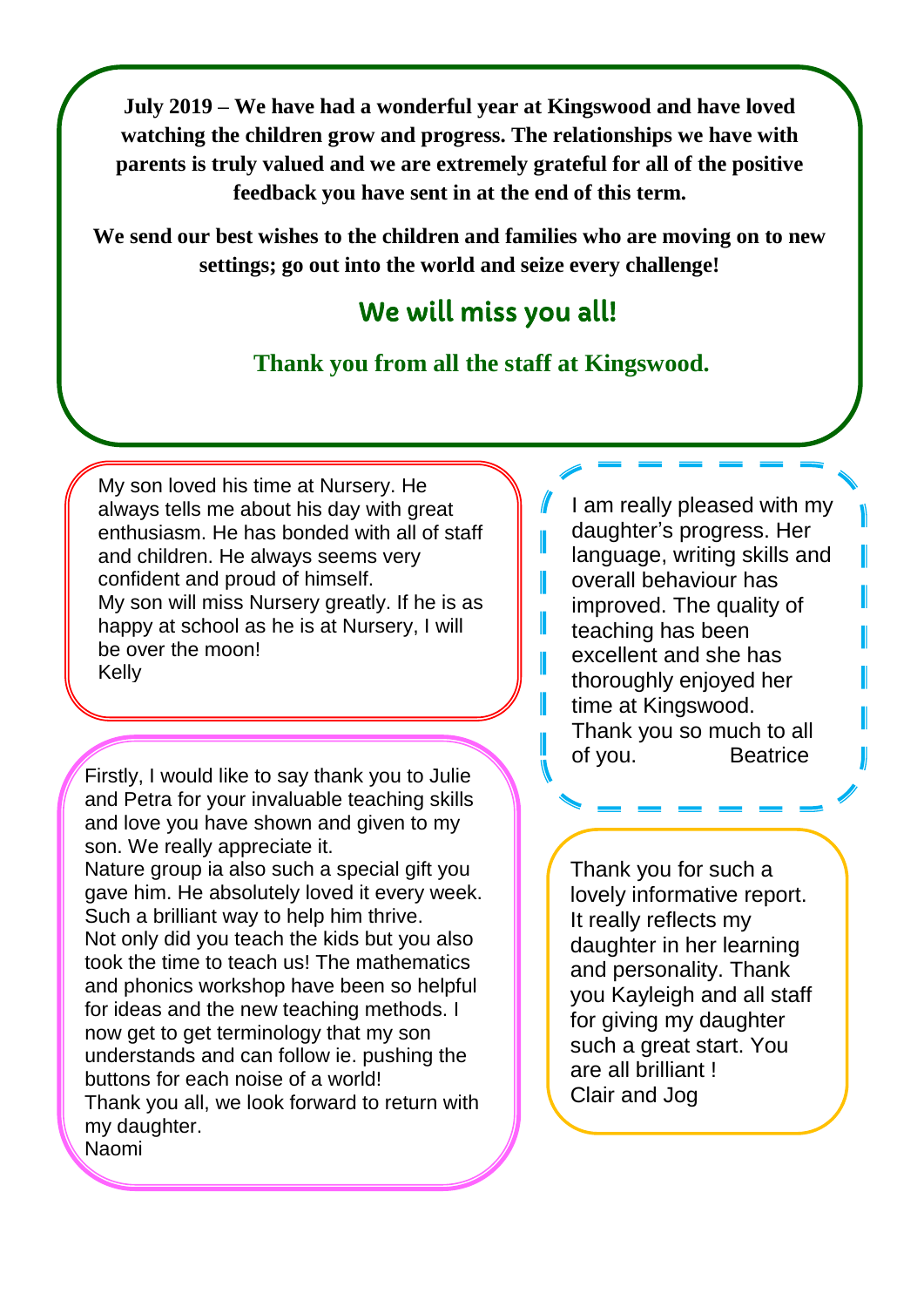Thank you for such a wonderful report and feedback, it has made us extremely proud. It has been lovely reading about her development, strengths and how her confidence has grown, which is testament to the amazing care nurturing and quality of education offered at Kingswood. I cannot Thank you enough and I know you will all be greatly missed. Julia

To All Kingswood Teachers, Thank you so much for teaching our little lady all the amazing things she now knows.

I

Ш

II

I

II

II

I

She has loved going to school every day and will miss you all. The Evans

We are really glad to read the report. I am so happy she became a really open and different person since she started Nursery. Kingswood was a very good choice, and I would personally recommend your Nursery to everyone. Thank you so much for your support and for the lots of different activities you've shown and taught her.

Best wishes to you from Anna and Viktor.

We want to thank you for my son's final report,  $\parallel$  faulted. Thank you! Nurture group update, Head's comments and staff goodbyes via Tapestry. They have highlighted his progress, since he joined the Kingswood family 2 years ago. My son's growth amazes us. He is now a confident, sociable, outgoing boy. He has made many friends at Kingswood but he talks most about the grown-ups there. He really does love you all, as do we. We never worry when he is at Kingswood. We know he will have fun, learn and be cared for in the way we do here at home. Besides the grownups, our second favourite thing about Kingswood is the exposure to the wider community, trips and events you offer. You are ALL AMAZING Love The Waltons

We are really pleased with how my son has developed in the last year, mostly in regards to his confidence levels and independence. He has always had a good level of concentration but through tasks and daily routines at Nursery, he is now even more focused on learning and developing new skills. In particular, my son has bonded with his teacher Julie and also Kayleigh who I feel each brought different strengths and ways of teaching that benefited him greatly. The amount and quality of parents workshops and parents' open sessions could not be

II

II

I

II

I

I

## To Mrs Jackson

Thank you so much for everything over the last 4 years. We will all miss you.

## Love

Rob, Emily Amelia and Jake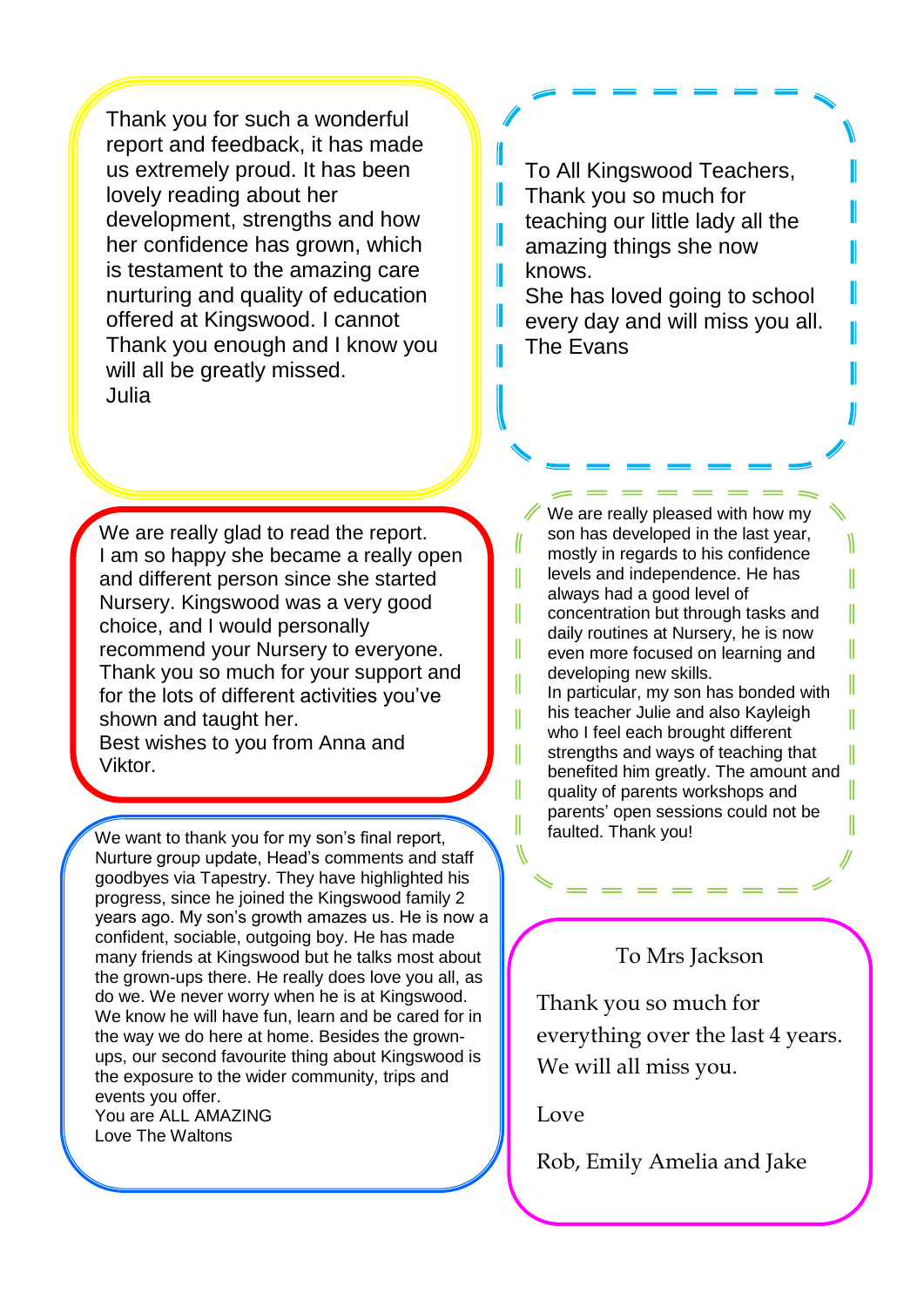Dear Mrs Jackson and all of the Nursery teachers! My daughter's time has now come to an end. She has loved every minute and will really miss coming to Kingswood. I can't thank you all enough for helping her throughout her journey. We will come and visit you all next term! Enjoy your summer! Lots of Love **Lucy** 

Dear Mrs Jackson,

Thank you so much for caring for my child each and every day. I'll never forget the difference you've made in my daughter's life. Thank you for being incredibly passionate about teaching young children. I cannot thank you enough for your influence on my child's growth and success. Your sincerely

Agnieszka

I can't thank the staff at Kingswood Nursery School enough for the care and support they have given my daughter and family. Over the past 1.5 years my daughter's needs have been responded to and she has exceeded expectations in her development, this was only possible due to the time, effort and kindness involved in her care. What is evident is that all the staff in Nursery knew what her needs were and it felt like everyone was working together and were informed.

- A special thank you to Gosia, Lisa and especially Mrs. Jackson and Julie.
- Julie's input has been amazing and the 1:1 has really helped her through.

I am sorry that she is leaving Nursery, but I think she is as prepared as she can be for school thanks to Kingswood Nursery School. Also, thank you to Sam and Tina for having the patience with many phone calls, emails and for responding so quickly.

To Mrs Jackson, Thank you for all of your hard work. I have loved being at  $\mathbf{r}$ Kingswood Nursery  $\overline{\phantom{a}}$ and will miss it very much. Love James

> To everybody at Kingswood. You are all wonderful teachers. You have always gone a step further to help both of my boys. You will all be missed. We will miss every single one of you. Charlie and Joe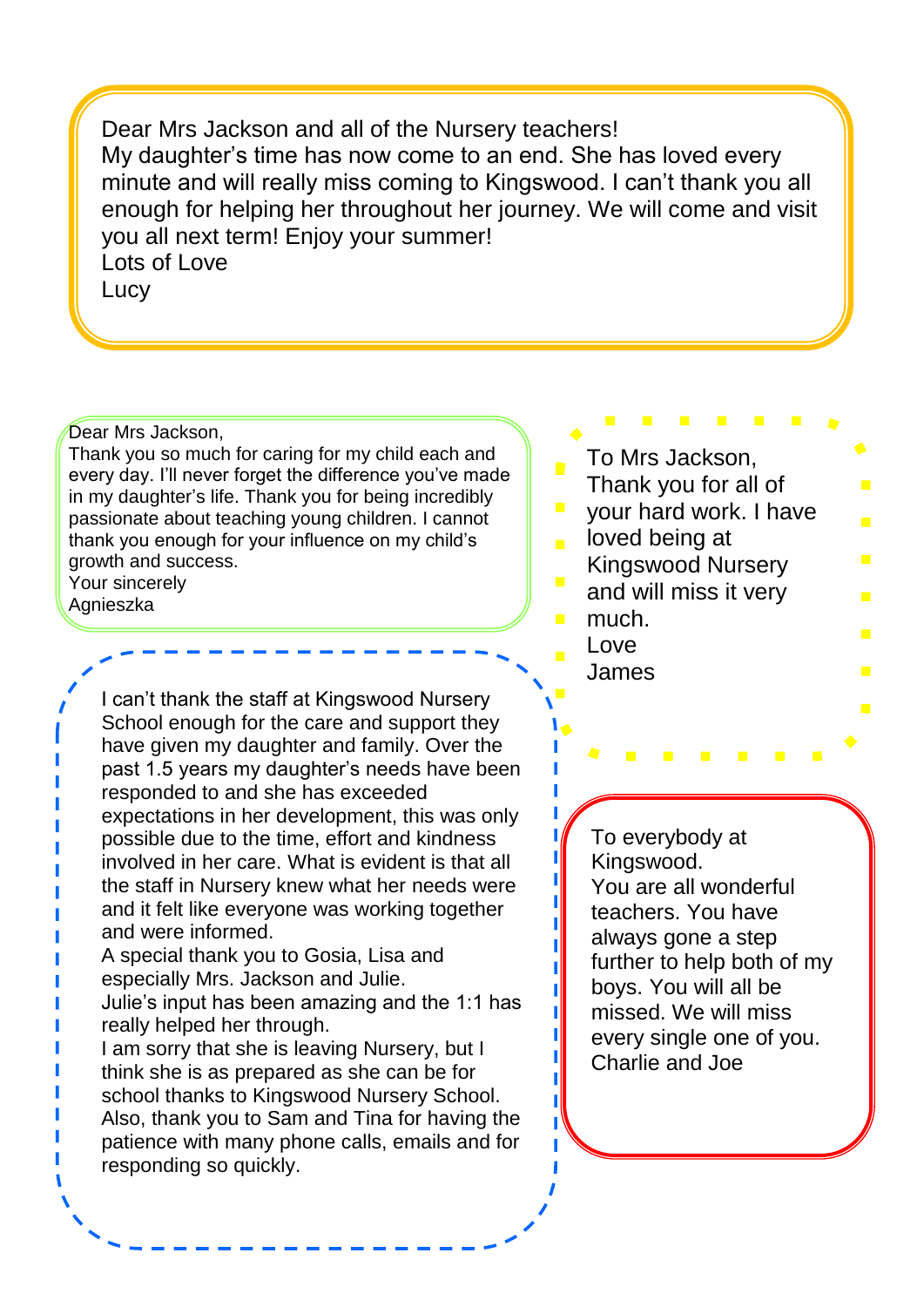- **Dear Kingswood Staff,**
- What a fantastic place this is! Thank you so much for what you have all done in making my daughter's nursery year so great. She has been so
- happy and learnt so much thanks to you all. We hope you have a lovely summer and well deserved break. We are going to miss Kingswood very
- much and you will always have a special place on our hearts.
- Love
- Amba and family

To everyone to Kingswood Nursery, I cannot thank you all enough for teaching and taking care of my daughter. She has developed so well over the past year and has enjoyed her time at your Nursery. I will miss the support that you have given with your extra session that you put in for parents. These have been so useful. Wishing you all the best for the future. Ada's mum

Thank you Kingswood Nursery, I'm glad you were my teachers as I've come to love you so, I can't believe, I'm all group up and now I have to go! I will remember all the fun we had, the memories I will treasure. But now I have to move on and leave Kingswood Nursery forever. I will miss you all lots and lots

from Darcey

To Mrs Jackson,

Well, another year is over. I can't thank you and all the staff members at Kingswood enough for the impact you have had on my children. My daughter is moving on now to pastures new, as confident and prepared as she possibly can be. This last year has been wonderful, watching her grow and flourish. Your guidance and positivity has not only affected my daughters, but has left us with the ability to overcome any hurdles we face in the future. I am in no doubt she will have a wonderful experience at her new school. If she finds a hurdle too high I imagine she will march straight through! I leave my other daughter in your capable hands for the year ahead. She is so excited to be moving to the Nursery, as am I. So, have a wonderful summer break! You deserve it! See you in September! Emily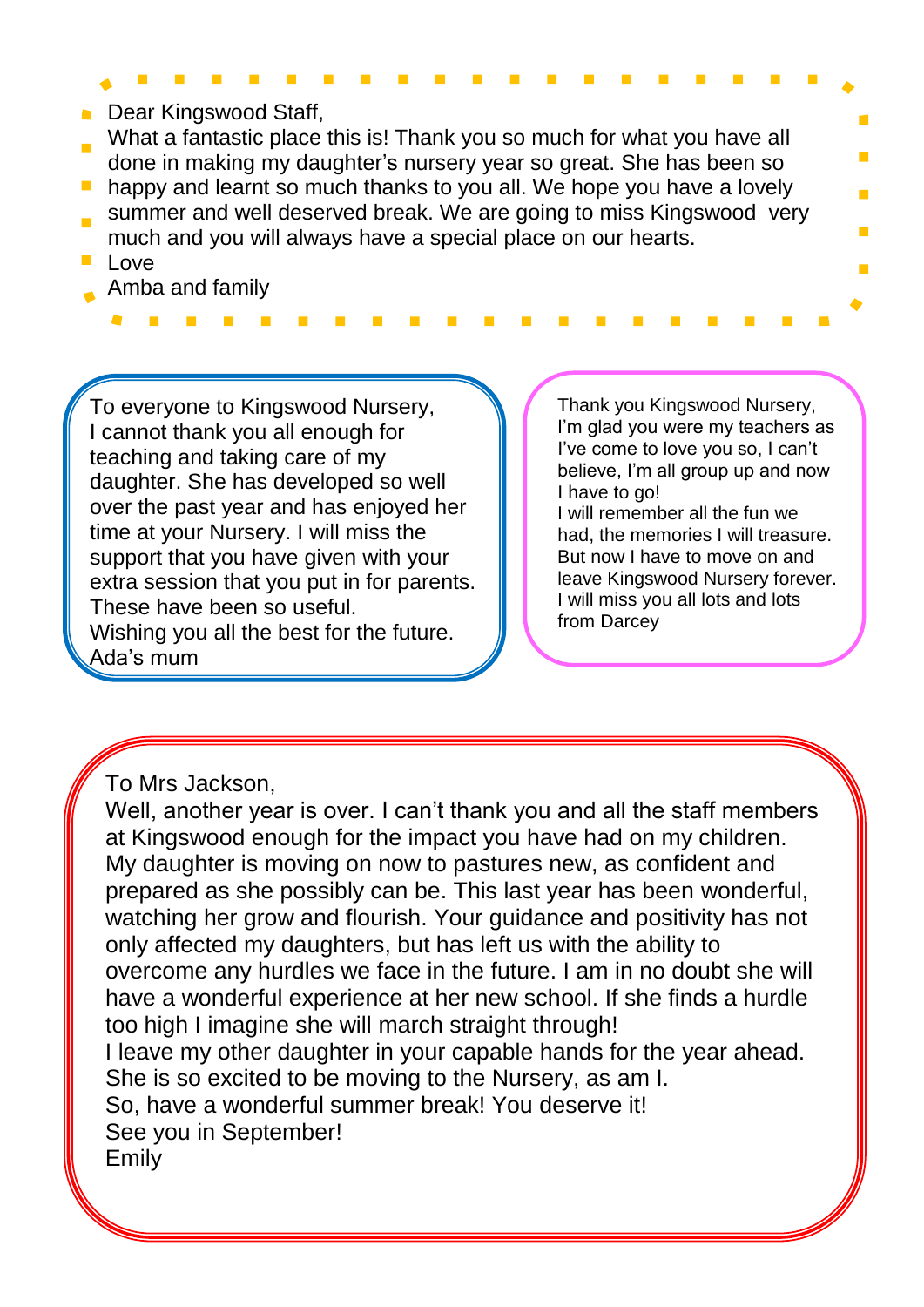Dear Mrs Jackson,

We just wanted to write you a personal thank you for everything you have done for the children at Kingswood. My daughter has really thrived here and we know this is down to the quality of care and nurturing of every person involved in her care and development. You have fantastic team of ladies who have gone above and beyond, leaving a lasting impression on us as a family. She will very much miss you all. We wish you a wonderful Summer and we will see you again soon.

Love from, Julia, Stuart

To all the wonderful staff at Kingswood,

"Thank you for letting me come to your lovely school with climbing frames."

I will miss everyone very much but am excited for all the adventures I will get to have at my new school.

Love from Phoebe